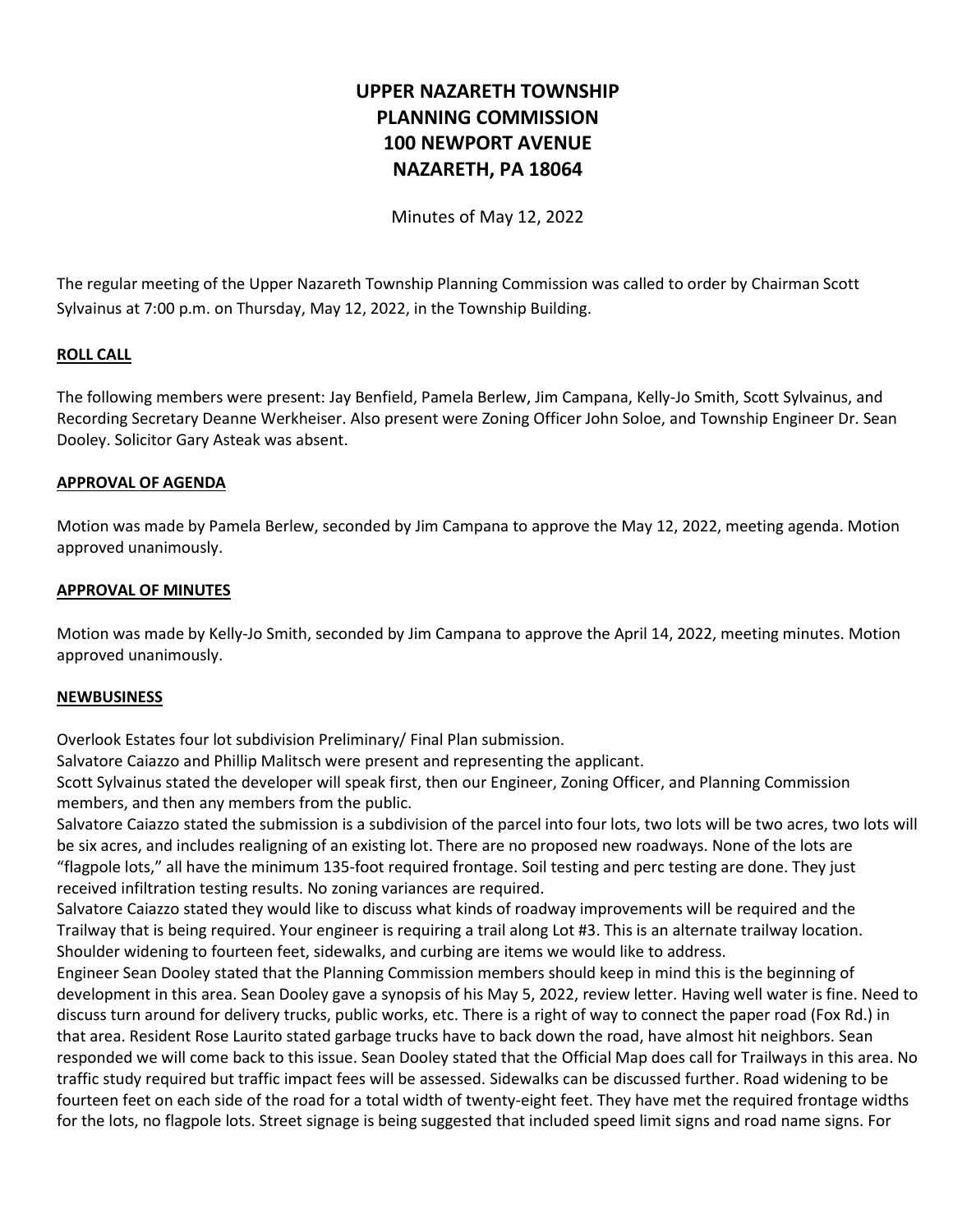the Board of Supervisors, he is suggesting streetlights at Rt. 248 and Michael School Rd. and Sterner Rd. and Michael School Rd. to improve visibility.

Scott Sylvainus asked about the infiltration rates. Sean Dooley responded this can be addressed and controlled. There is shale around the edge, rates are high.

Zoning Officer John Soloe stated he had nothing at this time.

Resident Rose Laurito stated that streetlights may not help. There is a blind spot when turning left off of Michael School Rd. onto Rt. 248., making it a very hard turn. It is not easy to get in or out of that road.

Resident Michelle Martin stated run off along the roadway will come right into their property. Are former required improvements still in play? Can they have animals? How will we be protected and protect those on the Trail since we have an electric fence. John Soloe responded that larger lots can have animals per Ordinance. Sean Dooley responded the Township would own the Trail. Fencing will be put up to protect those on the trail and keep them off your property. Michelle asked how close the driveway will be to the property line? Salvatore Caiazzo responded approximately thirty-five feet due to the proximity to the intersection (Sterner Rd). Sean Dooley responded we can look at this more since there is a stop sign at Sterner Rd. Might be able to move the driveway up. Pam Berlew responded it would be better to have the driveway further away from the trail for safety. The trail should have a gate, etc. Salvatore Caiazzo and Sean Dooley will work on this matter.

Resident Rena Mack stated she lives on the near by farm. If this is approved, you will be responsible for killing someone. The intersection at Rt. 248 is extremely dangerous. Michael School Rd. needs to be made wider so that people can get in and out safely. The road is very slanted, and people do not stop at Sterner Rd. Once the fields are planted and grown you cannot see. You are changing a beautiful rural area into a suburb. There should be a different way to do this. She asked about the paper road. Salvatore Caiazzo responded it is a fifty foot right of way with an old bridge. They have no interest in doing anything with it. Scott summarized Rena Mack's concerns as traffic, visibility, and preserving area farmland. Resident Michelle Martin mentioned hazardous conditions caused by water runoff of buildings onto Michael School Rd. The roadways get easily snowed in. Rena Mack stated that people turn around on her property all the time. She owns and maintains a quarter mile of roadway. People do not read or abide by the posted signs.

Scott Sylvainus asked for Planning Commission member's input.

Jim Campana had no comments.

Jay Benfield felt that everything was covered.

Pam Berlew stated that while she feels for the residents the land is zoned for much more than they are proposing. We do not own it so we cannot control this.

Rena Mack spoke directly to the developers' representatives asking if they will be responsible when someone gets killed at Rt. 248 and Michael School Rd.? Salvatore Caiazzo responded no; it is a Township road. Ultimately the responsibility of the resident. Pam Berlew responded we can only require the developers to follow what is required by SALDO and Zoning Ordinance.

Kelly-Jo Smith asked if there will be fire hydrants and are the roadways wide enough for fire trucks? Salvatore Caiazzo responded no, wells only in this area. They will be widening the roadway.

Jay Benfield asked if the developers thought about the suggested turn around. Salvatore Caiazzo responded no; it is not required by the Ordinance.

John Soloe stated that this development does not make sense on a dead-end road. A bulb (turn around) needs to be in the design now. More houses are coming, and it will be an issue. Cannot have a development on a dead-end road. Salvatore Caiazzo stated this can be discussed with the developer but is not required. Pam Berlew asked if the right of way (Fox Rd.) can be utilized for a turn around? Salvatore Caiazzo responded they do not own that area.

Scott Sylvainus asked if a time limit can be put in place for a turn around. Sean Dooley responded yes. Salvatore Caiazzo responded they can come up with a concept. John Soloe reminded them to think about snow plowing, etc. Salvatore Caiazzo stated they have not started the planning of the other two parcels. John responded we know what is coming, you have already submitted that. Phillip Malitsch responded there is no requirement for this (turn around). If you want this, it can be part of a future development/ open space. Sean Dooley responded we can work with this and open space to achieve what is needed. Phillip replied we originally planned for thirteen lots. Four lots is much better. We cannot be required to do improvements if that area is not being planned yet. Sean responded that a modified version of a hammerhead is another option. We can look into this further.